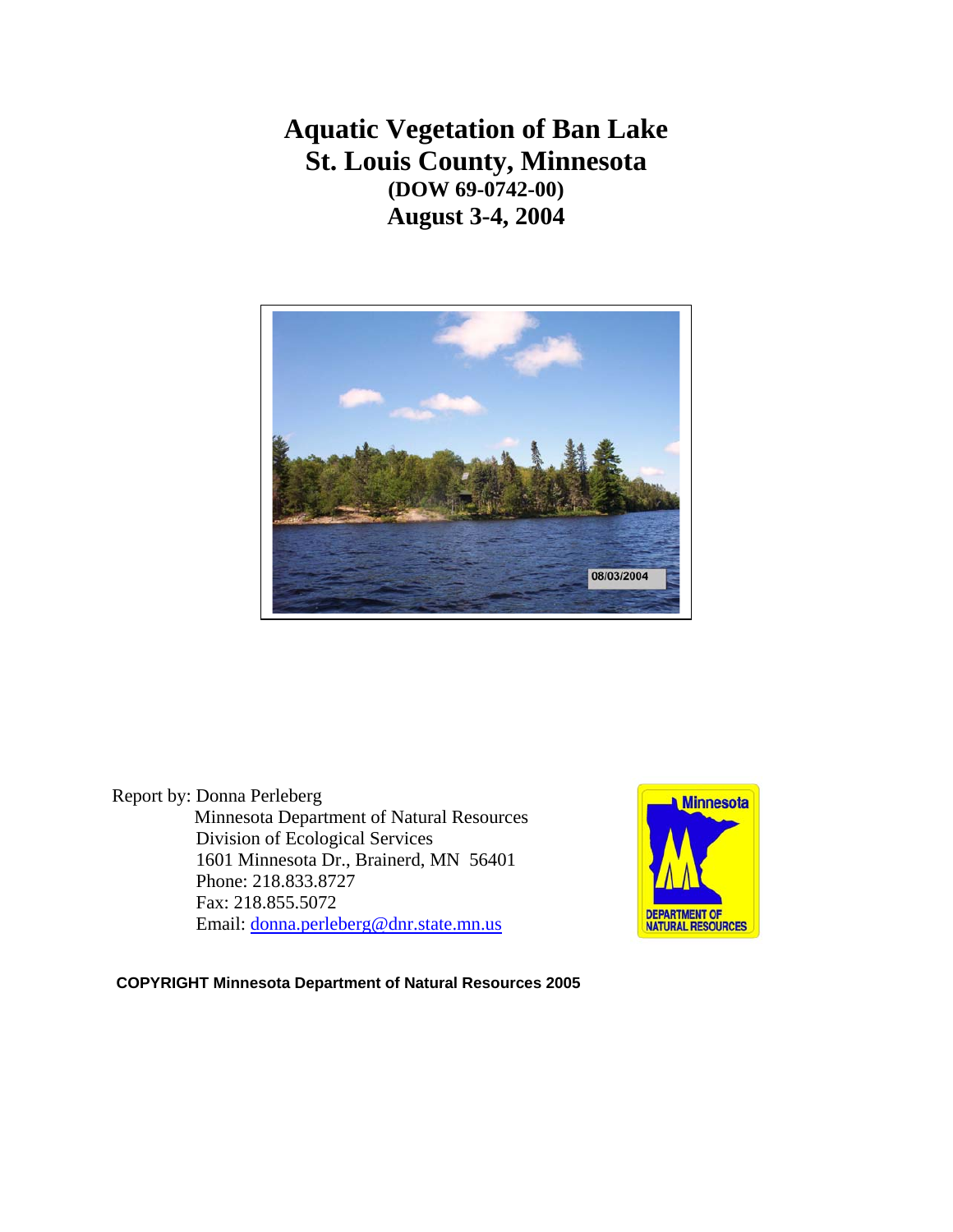## **Acknowledgments**

Lake sampling: Donna Perleberg, MnDNR Division of Ecological Service, Brainerd Josh Knopik, MnDNR Division of Ecological Services, Brainerd Jeff Eibler, MnDNR Division of Fish and Wildlife, Area Fisheries- International Falls

Data Entry: Patrick McGowan, MnDNR-Division of Ecological Services, Brainerd

Report Review: Jeff Eibler, MnDNR Division of Fish and Wildlife, Area Fisheries- International Falls

Funding: Collection of these data was made possible by support from the Heritage Enhancement Fund.

#### **This report should be cited as:**

Perleberg, D. 2005. Aquatic vegetation of Ban Lake, St. Louis County, Minnesota (DOW 69-0742-00), August 3-4, 2004. Minnesota Department of Natural Resources, Ecological Services Division, 1601 Minnesota Dr., Brainerd, MN 56401. 14 pp.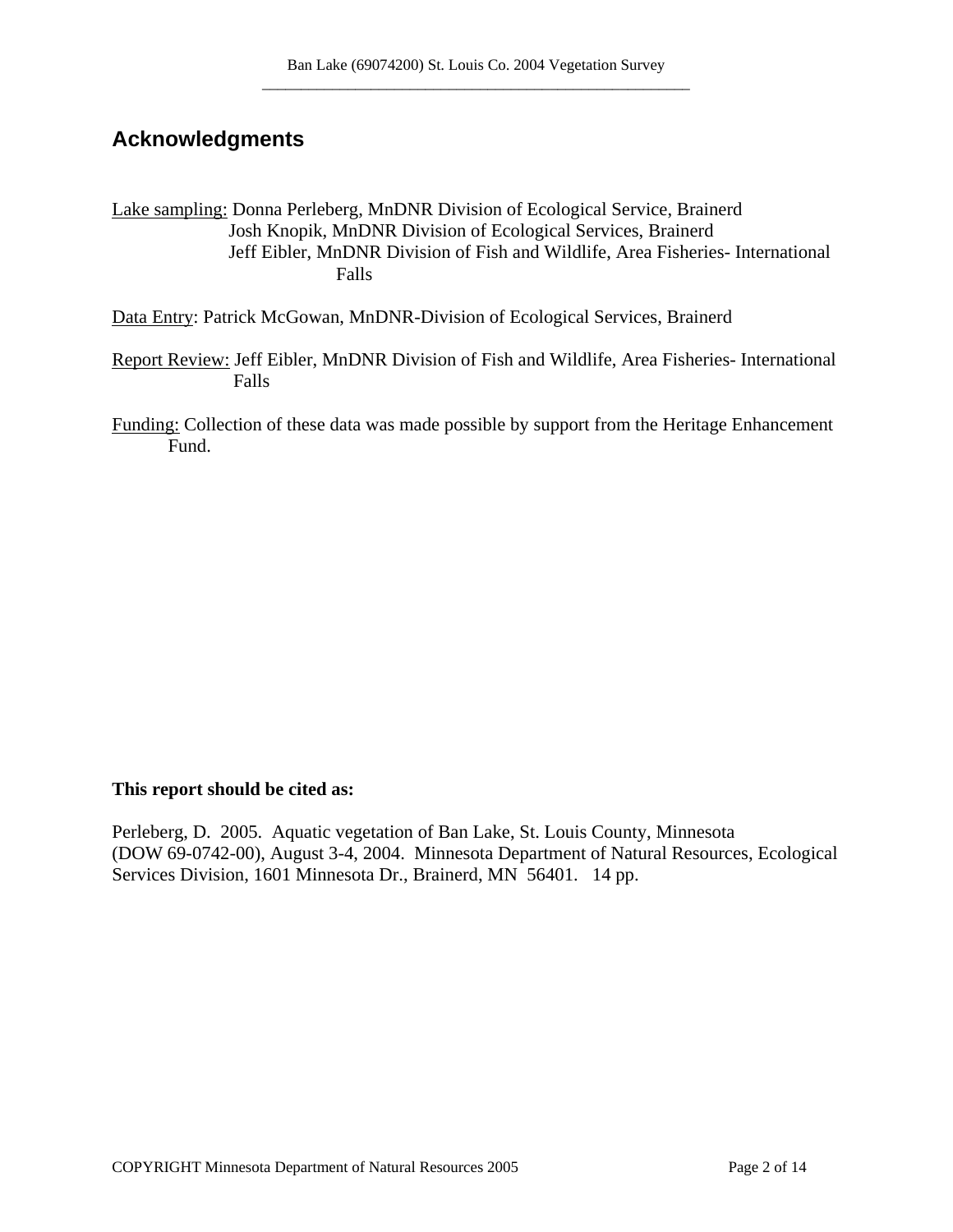## Summary

Ban Lake is a 380 acre, soft-water, bog-stained lake of northeastern Minnesota. The aquatic plant community includes a group of species adapted to low nutrients and low alkalinity. Because the lake water is naturally dark, light level limits the depth where plants grow to 8.5 feet.

A total of 309 sites were surveyed in Ban Lake and vegetation was found in only 26 percent of the sites. The highest frequency of vegetation was found in the depth zone from shore to five feet, where 88 percent of the sites contained vegetation. However, most of the lake has only a narrow band of shallow water and aquatic plants are concentrated in the shallow east and west ends of the lake.

A total of 25 native plant species were recorded in the lake included eight emergent, five floating-leaved and twelve submerged species. Common plants included waterlilies, floatingleaf burreed, stonewort, narrow-leaf pondweed, water celery, and bladderworts. Some species that are uncommon in the state were present in Ban Lake and included hornwort and Farwell's milfoil.

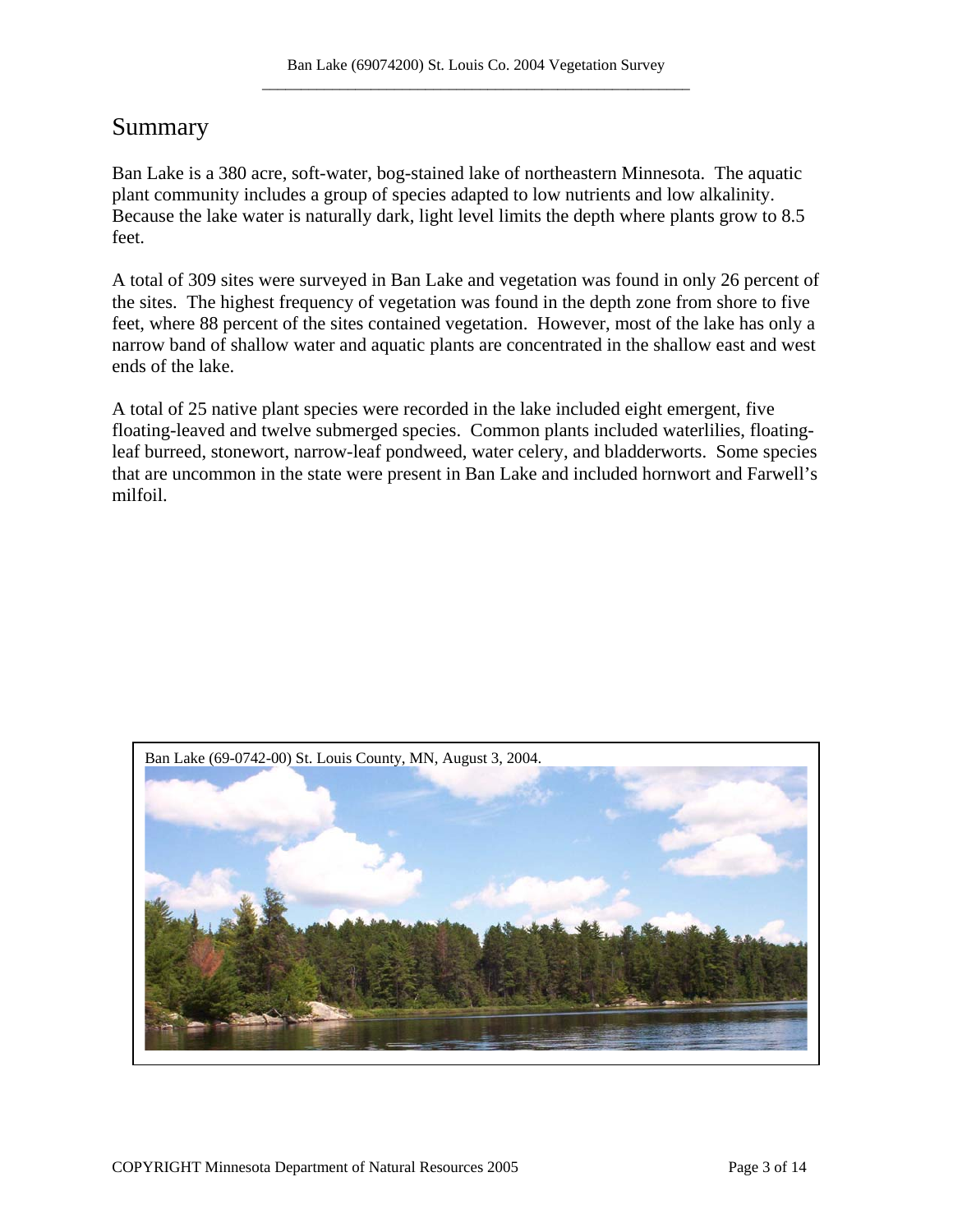# **Introduction**

Ban Lake (DOW 69-0742-00) is located about seven miles east of the town of Orr, in St. Louis County, Minnesota. It occurs within the true forested region of the state known as the [Laurentian Mixed Forest Province,](http://www.dnr.state.mn.us/ecs/index.html) (Fig. 1).

Ban Lake is located west of the Vermilion River in the Vermilion River Watershed. Uplands in this region consist of scoured bedrock or shallow soils on bedrock. Topography is dominantly rolling with irregular slopes and many craggy outcrops of bedrock. Glacial ice moved from west to east across this region, deepening stream valleys in the bedrock. Drainage network is very angular due to development in shallow sediments over bedrock.



Long, east-west oriented lakes, like Ban Lake, now occupy these enlarged valleys.

Presettlement vegetation in this region included jack pine forest, white pine-red pine forest, and hardwood- conifer forest. Logging occurred within this area, but today, the land use within the watershed that includes Ban Lake remains primarily forested with several large bog wetlands (Fig. 2). Ban Lake receives inflow from a wetland tributary on the northwest side of the lake and an outlet at the southwest corner flows into the Elbow River (Fig. 2). Flow continues to the Pelican River then to the Vermillion River.

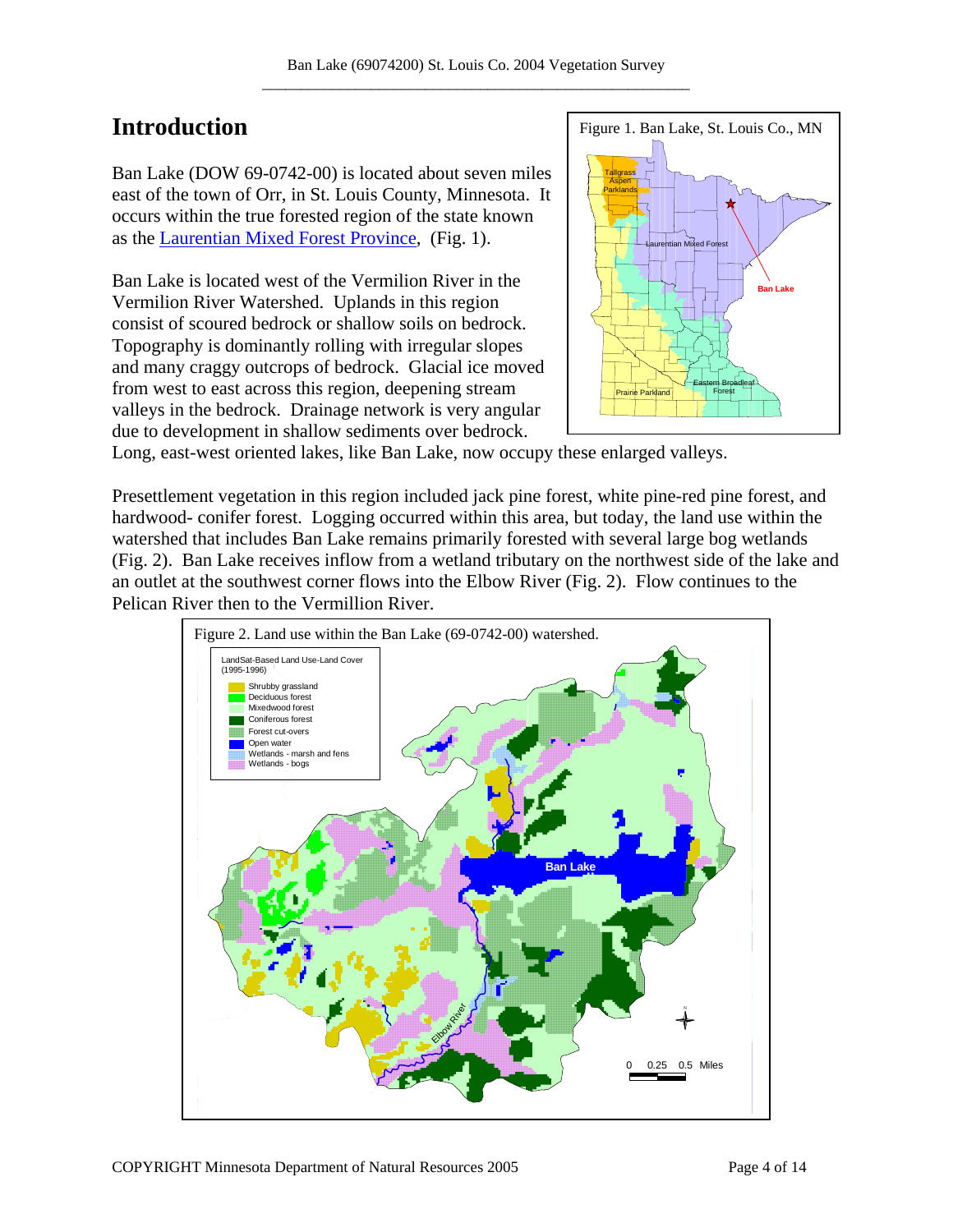Ban Lake has a surface area of about 380 acres with several small (<0.5 acre) islands. The lake is entirely shallow with a maximum depth of 16 feet (Fig. 3). The west end of the lake and the bays in the east end are less than five feet in depth but the elongated north and south shorelines have only a narrow band of shallow water (Fig. 3).



Water quality data are limited and water clarity is low as indicated by an average mid-summer Secchi disc reading of 4.4 feet between 1994 and 1998 (MPCA 2005). Low clarity in this lake is mostly due to the natural dark "bog stain" of the water. This dark coloring is natural for many lakes in northern Minnesota. The color results from the incomplete dissolved organic matter, sometimes referred to as tannins, which comes from the decomposition of wetland plants in the watershed. At very high levels, this coloration can limit water transparency.

Many lakes in northeast Minnesota, including Ban Lake, are described as "soft-water" lakes with low alkalinity and slightly acidic pH. The alkalinity of lake water is mostly determined by the geology of the soils and rocks surrounding the lake and lakes with granite geology have little soluble minerals and thus low alkalinity. Productivity, including aquatic plant growth, in these lakes is usually low.

Ban Lake is remote and until recently the lakeshore was mostly undeveloped with a few residential homes concentrated on the east and southeast shores. Until 2000, a trail on Potlatch Corporation land at the southeast side of the lake was used for public access but the property has since been sold. Potential increases in shoreline development may impact the lakeshore vegetation and/or lake water quality, which in turn may impact the in-lake aquatic plant community.

Soft-water lakes with soft substrates and dark water often have sparse submerged vegetation (Moyle 1945). Previous vegetation surveys of Ban Lake were conducted in 1974 and 1993 and common plant species included cattail, waterlilies, floating-leaf burreed and a variety of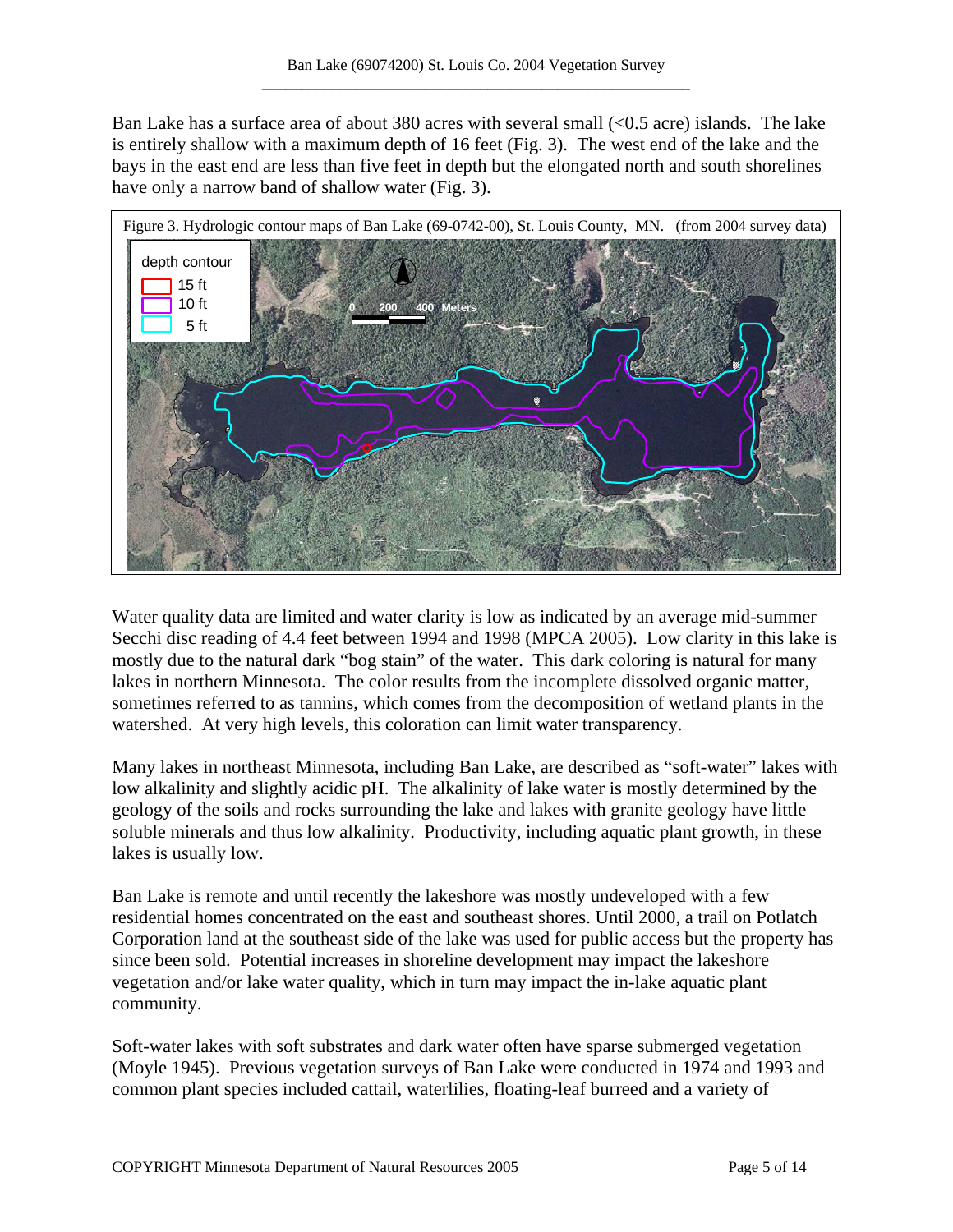submerged species. Submerged vegetation has been found to depths of four to five feet (MnDNR Fisheries Lake Files).

The purpose of the 2004 survey of Ban Lake is to describe the current aquatic plant community including:

- 1) Estimate the maximum depth of rooted vegetation
- 2) Estimate the percent of the lake occupied by rooted vegetation
- 3) Record the aquatic plant species that occur in the lake
- 4) Estimate frequencies of occurrence of individual species
- 5) Develop maps of the distribution of the common species

# **Methods**

#### **Aquatic Vegetation Survey Methods**

A Point-Intercept vegetation survey of Ban Lake was conducted on August 3 and 4, 2004 following the methodology described by Madsen (1999). At a minimum, we wanted to sample 100 points within the littoral zone of the lake and place sample points no further than 100 meters apart for mapping purposes. Sample points were established with a geographic information system (GIS) software using a 70 meter by 70 meter grid across the lake surface. This resulted in a total of 309 sample sites and 120 of those fell within the vegetated zone from shore to the 8.5 foot depth (Fig. 4).

Survey waypoints were created and downloaded into a global position system (GPS) unit. The GPS unit was used to navigate the boat to each sample point. One side of the boat was designated as the sampling area. At each site, water depth was recorded in 0.5 foot increments using a measured stick in water depths less than eight feet and an electronic depth finder in deeper water. The surveyors recorded all plant species found within a one meter squared

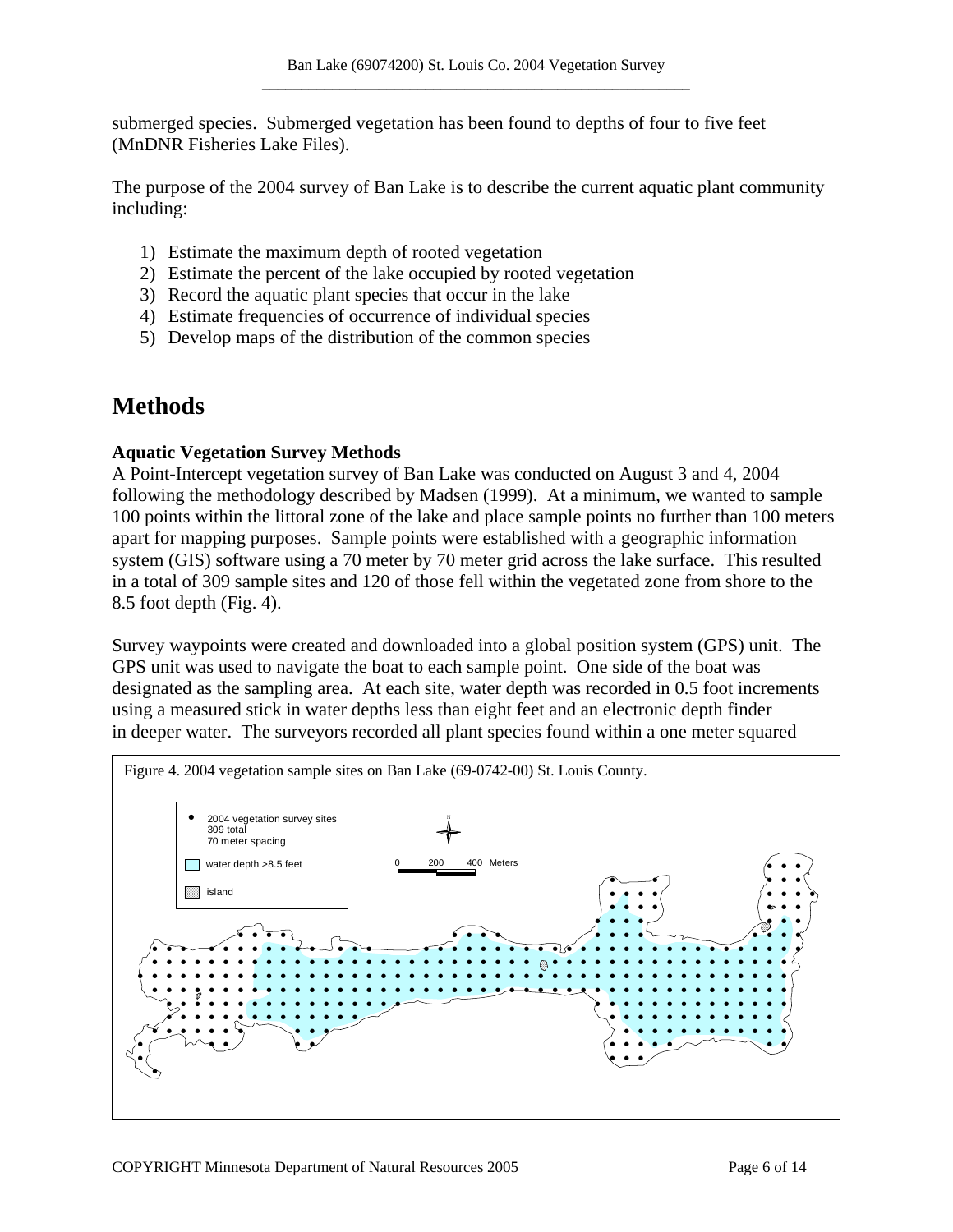sample area at the pre-designated side of the boat. A double-headed, weighted garden rake, attached to a rope was used to survey vegetation not visible from the surface (Fig. 5).

Nomenclature for plant identification followed Crow and Hellquist (2000). Voucher specimens were collected for most plant species and are stored at the MnDNR in Brainerd.

Data were entered into a Microsoft Access database and frequency of occurrence was calculated for each species as the number of sites in which a species occurred divided by the total number of sample sites. Frequency was calculated for the entire lake and for the vegetated zone (0 to 8.5

feet). Sampling points were also grouped by water depth and separated into three depth zones for analysis: 0 to 5 feet, 6 to 10 feet and 11 to 16 feet.

Example:

There were 309 sample sites and 120 sites in the vegetated zone. White waterlily occurred in 10 of those sites. Lakewide frequency of white waterlily =  $10/309 = 3\%$ Frequency of white waterlily in vegetated zone  $= 10 / 120 = 8\%$ 

# **Results / Discussion**

### **Distribution of plants by water depth**

Aquatic plants occurred in 26 percent of the Ban Lake survey sites.

Plant growth was concentrated in the shallow western end of the lake and the shallow bays on the east end (Fig. 6). Plants were found to a maximum depth of 8.5 feet and were most common in the zone from shore to five feet, where 88 percent of the sites contained vegetation. But in depths from 5.5 to 8.5 feet, only 12 percent of the sites contained vegetation (Fig. 7).



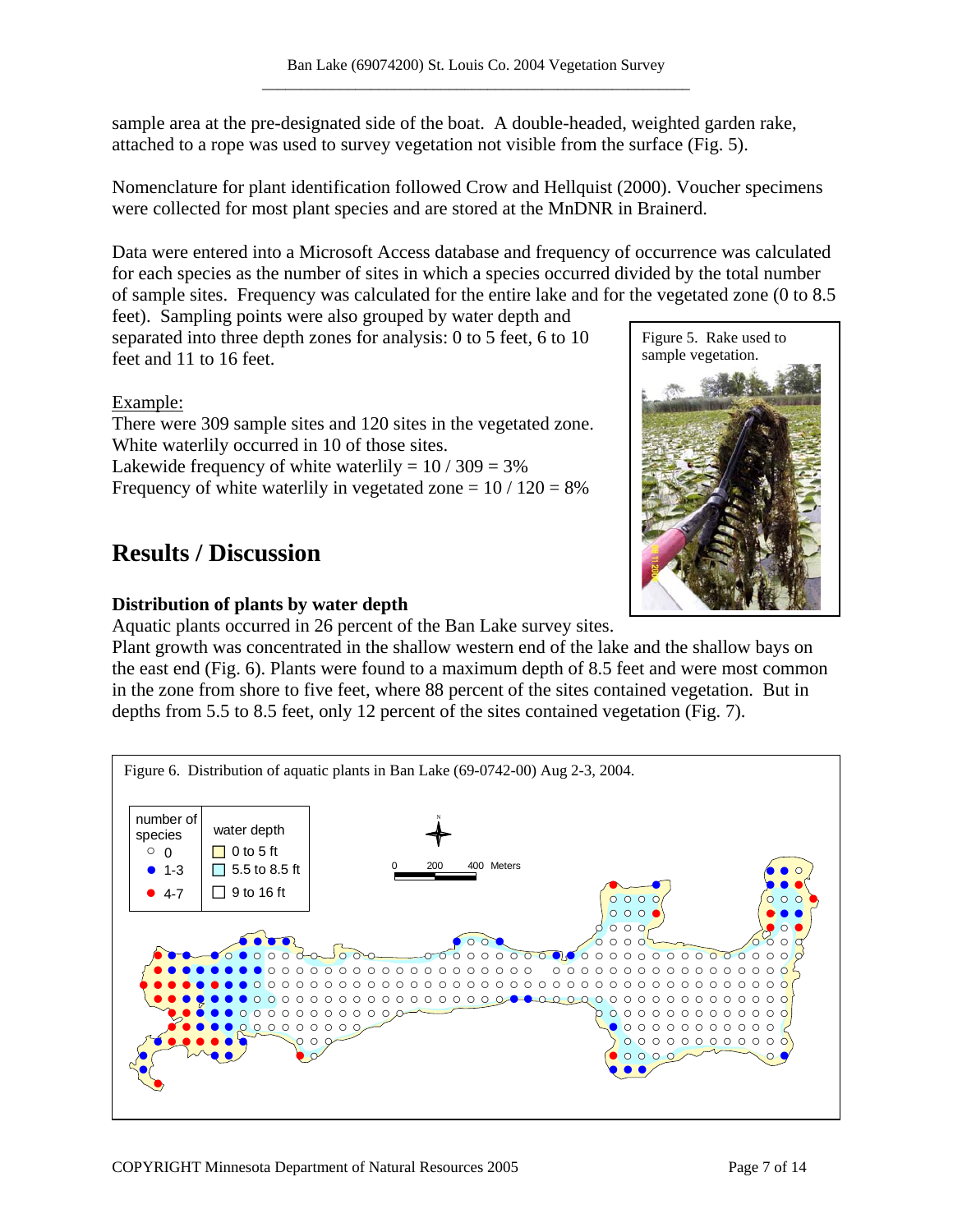



## **Types of aquatic plants found**

A total of 25 native aquatic plant species were found in Ban Lake including 12 submerged, five floating-leaf, and eight emergent (Table 1). An additional four native wetland emergent species were recorded but a thorough survey of the adjacent wetlands was not conducted. The number of species found per site ranged from zero to seven and sites with water depths less than six feet had more species than deeper sites (Fig. 6).

### **Emergent and floating-leaf species**

The emergent plants found in Ban Lake and along the adjacent shoreline include bog shrubs like leather leaf (*Chamaedaphne calyculata*) and sweet gale (*Myrica gale*), a variety of sedges and other "reed-like" species, and a few showy flowering plants such as pickerelweed (*Pontederia cordata*), arrowhead (*Sagittaria rigida*), and water lobelia (*Lobelia dortmanna*).

Emergents were restricted to depths less than five feet (Fig. 8) and within that shallow zone, seven percent of the sites contained at least one emergent.

Floating-leaf species were found in depths of six feet and less (Fig. 8). Within the depth zone from shore to five feet, 38 percent of the sample sites contained at least one floating-leaf species. Common species were [Watershield](http://www.dnr.state.mn.us/aquatic_plants/floatingleaf_plants/watershield.html) (*Brasenia schreberi*), [White waterlily](http://www.dnr.state.mn.us/aquatic_plants/floatingleaf_plants/white_water_lily.html) (*Nymphaea odorata*), and floating-leaf burreed (*Sparganium angustifolium*). As a group, waterlilies (white, yellow and watershield) were found in 29 percent of the shallow water (shore to five feet) sites (Fig. 9).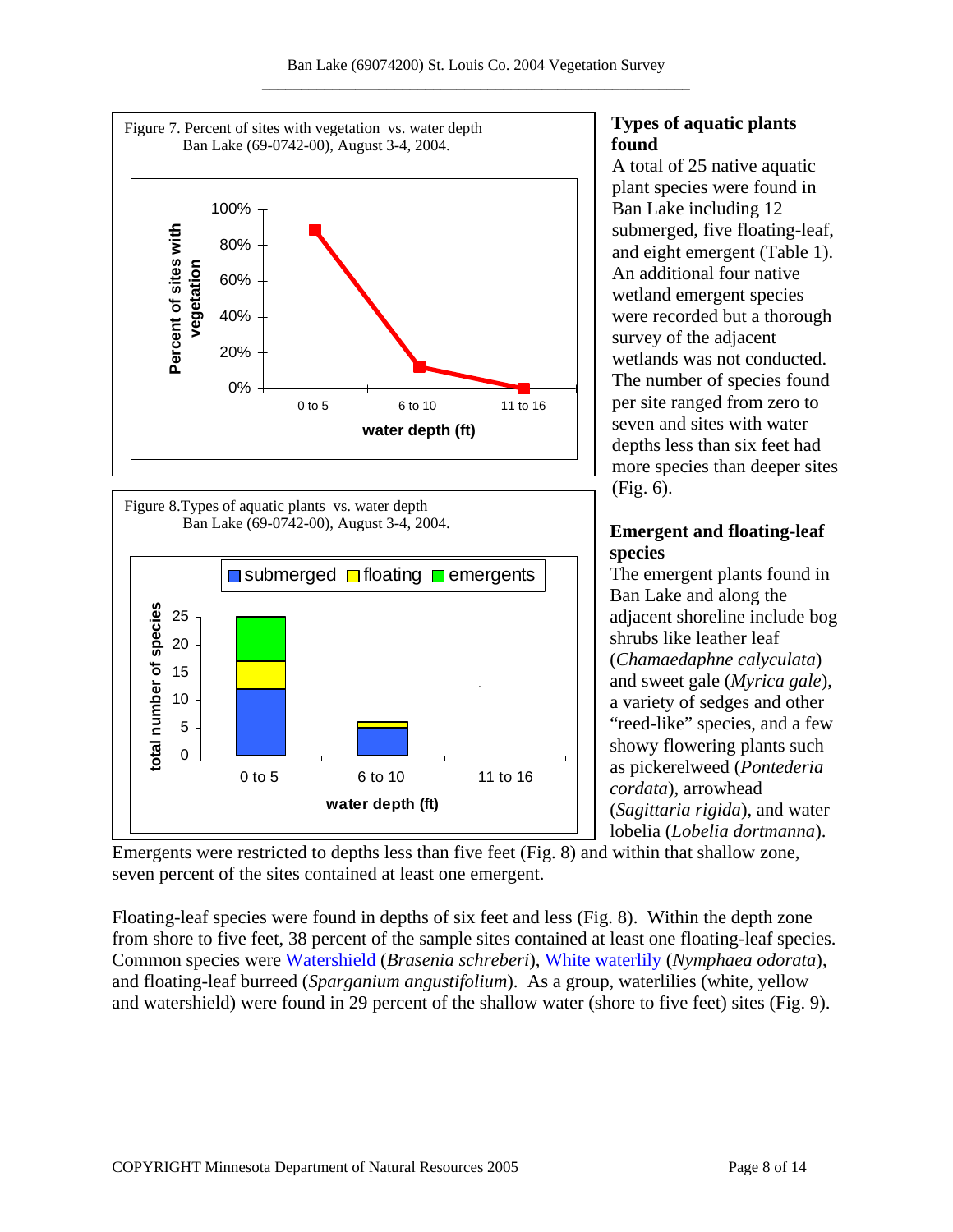| August 5-4, 2004<br>Frequency = percent of sites in which species occurred                                                                                                                                                                |                         |                                           |                    |                |
|-------------------------------------------------------------------------------------------------------------------------------------------------------------------------------------------------------------------------------------------|-------------------------|-------------------------------------------|--------------------|----------------|
| <b>Life Form</b>                                                                                                                                                                                                                          | <b>Common Name</b>      | <b>Scientific Name</b>                    | Frequency          |                |
|                                                                                                                                                                                                                                           |                         |                                           | $0$ to $8.5$ ft    | $0$ to 16 ft   |
|                                                                                                                                                                                                                                           |                         |                                           | 120 sites          | 309 sites      |
| <b>SUBMERGED</b><br>These plants grow primarily<br>under the water surface. Upper<br>leaves may float near the<br>surface and flowers may<br>extend above the surface.<br>Plants may be rooted or loosely<br>anchored to the lake bottom. | Stonewort               | Nitella sp. $(v)$                         | 37                 | 14             |
|                                                                                                                                                                                                                                           | Small pondweed          | Potamogeton pusillus ** (v)               | 23                 | 9              |
|                                                                                                                                                                                                                                           | Wild celery             | Vallisneria americana (v)                 | 12                 | $\overline{5}$ |
|                                                                                                                                                                                                                                           | Ouillwort               | Isoetes sp. $(v)$                         | 10                 | $\overline{4}$ |
|                                                                                                                                                                                                                                           | Greater bladderwort     | Utricularia vulgaris $(v)$                | 9                  | $\overline{4}$ |
|                                                                                                                                                                                                                                           | Humped bladderwort      | Utricularia gibba (v)                     | 9                  | $\overline{4}$ |
|                                                                                                                                                                                                                                           | Farwell's watermilfoil  | Myriophyllum farwellii (v)                | 8                  | $\overline{3}$ |
|                                                                                                                                                                                                                                           | Water bulrush           | Scirpus subterminalis                     | $\overline{4}$     | $\overline{2}$ |
|                                                                                                                                                                                                                                           | Hornwort                | Ceratophyllum echinatum $(v)$             | $\overline{4}$     | $\overline{2}$ |
|                                                                                                                                                                                                                                           | Bushy pondweed          | Najas flexilis $(v)$                      | $\overline{3}$     | $\overline{1}$ |
|                                                                                                                                                                                                                                           | Ribbon-leaf pondweed    | Potamogeton epihydrus                     | 3                  | $\mathbf{1}$   |
|                                                                                                                                                                                                                                           | Flat-leaved bladderwort | Utricularia intermedia (v)                | $\overline{2}$     | $\mathbf{1}$   |
|                                                                                                                                                                                                                                           |                         |                                           |                    |                |
| <b>FLOATING</b><br>These plants are rooted in the lake<br>bottom and have leaves that float<br>on the water surface. Many have<br>colorful flowers that extend above<br>the water                                                         | Floating-leaf burreed   | Sparganium angustifolium $\overline{(v)}$ | 8                  |                |
|                                                                                                                                                                                                                                           | White waterlily         | Nymphaea odorata (v)                      | 8                  | $\frac{3}{3}$  |
|                                                                                                                                                                                                                                           | Watershield             | Brasenia schreberi (v)                    | 8                  |                |
|                                                                                                                                                                                                                                           | Floating-leaf pondweed  | Potamogeton natans $(v)$                  | $\overline{2}$     | $\overline{1}$ |
|                                                                                                                                                                                                                                           | Yellow waterlily        | Nuphar variegata (v)                      | $\overline{2}$     | $\mathbf{1}$   |
| <b>EMERGENT</b>                                                                                                                                                                                                                           | <b>Wild Rice</b>        | Zizania palustris                         | $\overline{2}$     | 1              |
| These plants extend well above<br>the water surface and are<br>usually found in shallow water,<br>near shore.                                                                                                                             | <b>Stiff Arrowhead</b>  | Sagittaria rigida *** (v)                 | 1                  | $<$ 1          |
|                                                                                                                                                                                                                                           | Spikerush               | $Eloecharis$ sp. $(v)$                    | $\mathbf{1}$       | $\leq$ 1       |
|                                                                                                                                                                                                                                           | Swamp horsetail         | Equisetum fluviatile $(v)$                | 1                  | $\leq$ 1       |
|                                                                                                                                                                                                                                           | Water lobelia           | Lobelia dortmana                          | present*           |                |
|                                                                                                                                                                                                                                           | Three-way sedge         | Dulichium arundinaceum (v)                | present            |                |
|                                                                                                                                                                                                                                           | Blue flag iris          | <b>Iris</b> versicolor                    |                    |                |
|                                                                                                                                                                                                                                           | Pickerelweed            | Pontederia cordata                        | present            |                |
|                                                                                                                                                                                                                                           |                         |                                           | present            |                |
| <b>WETLAND EMERGENTS</b>                                                                                                                                                                                                                  | Sedge                   | Carex sp. $(v)$                           | present<br>present |                |
| These plants grow along shore                                                                                                                                                                                                             |                         |                                           |                    |                |
| in wet soils and may extend<br>into the lake                                                                                                                                                                                              | Leather leaf            | Chamaedaphne calyculata                   | present            |                |
|                                                                                                                                                                                                                                           | Sweet gale              | $Myrica$ gale $(v)$                       | present            |                |
|                                                                                                                                                                                                                                           | Pitcher plant           | Sarracenia purpurea                       | present            |                |

### **Table 1. Aquatic Plants of Ban Lake, St. Louis County (69-0742-00) August 3-4, 2004**

\* present indicates plant was found during survey but did not occur within a specific sample site.

\*\* *Potamogeton pusillus* (small pondweed) was identified but it is not known whether all "narrow-leaf" pondweed species occurred in the lake. Therefore, the general group "narrow-leaf pondweed" (*Potamogeton* sp.) was entered in the database.

\*\*\* *Sagittaria rigida* (stiff arrowhead) was identified but it is not known whether all arrowhead species observed in the lake were this species. Therefore, the general group "arrowhead species" (*Sagittaria* sp.) was entered in the database.

 $V =$  voucher specimen collected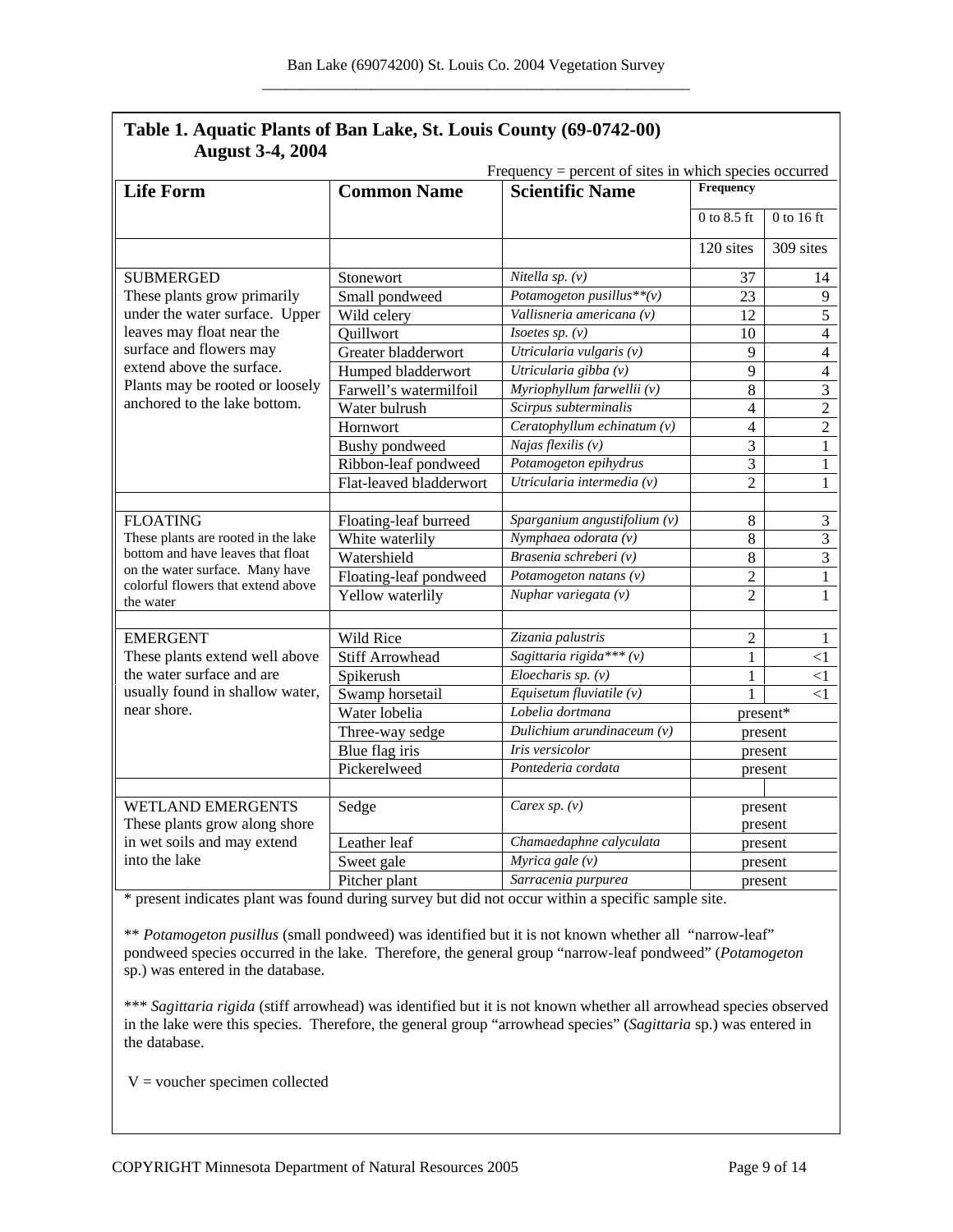

#### **Submerged species**

Submerged plants were the most common type found within the sample sites but occurred in only 25 percent of all sites. They were found from shore to 8.5 feet, but were most frequent in the shore to five feet depth zone where 81 percent of the sites contained at least one submerged species. In depths greater than five feet, only five species were found and their frequencies of occurrence were less than 10 percent (Fig. 9). Most submerged species were concentrated in the western end of the lake and the shallow bays at the east end (Fig. 10).

[Stonewort](http://www.dnr.state.mn.us/aquatic_plants/algae/stonewort.html) (*Nitella* sp.) was the most frequently occurring species in Ban Lake and within the vegetated zone (shore to 8.5 feet) it was found in 37 percent of the sites (Table 1). Stonewort is a large algae that resembles higher plant species but does not form true roots, stems or leaves. It is primarily found in lakes of northeast Minnesota, including St. Louis County lakes. It is often found on soft sediments in deeper zone of lakes (Borman et al.1997). In Ban Lake, it did occur to a depth of 7.5 feet but was most common in shallower depths (Fig. 9).

[Narrow-leaf pondweed](http://www.dnr.state.mn.us/aquatic_plants/submerged_plants/narrowleaf_pondweeds.html) (*Potamogeton pusillus*) was the second most frequent species and was found in 23 percent of the sites within the vegetated zone (Table 1). It was found to a maximum depth of eight feet but reached its maximum frequency in depths less than six feet (Fig. 9). This species is widespread in Minnesota (Ownbey and Morley 1991) and is tolerant of lower light levels (Nichols 1999).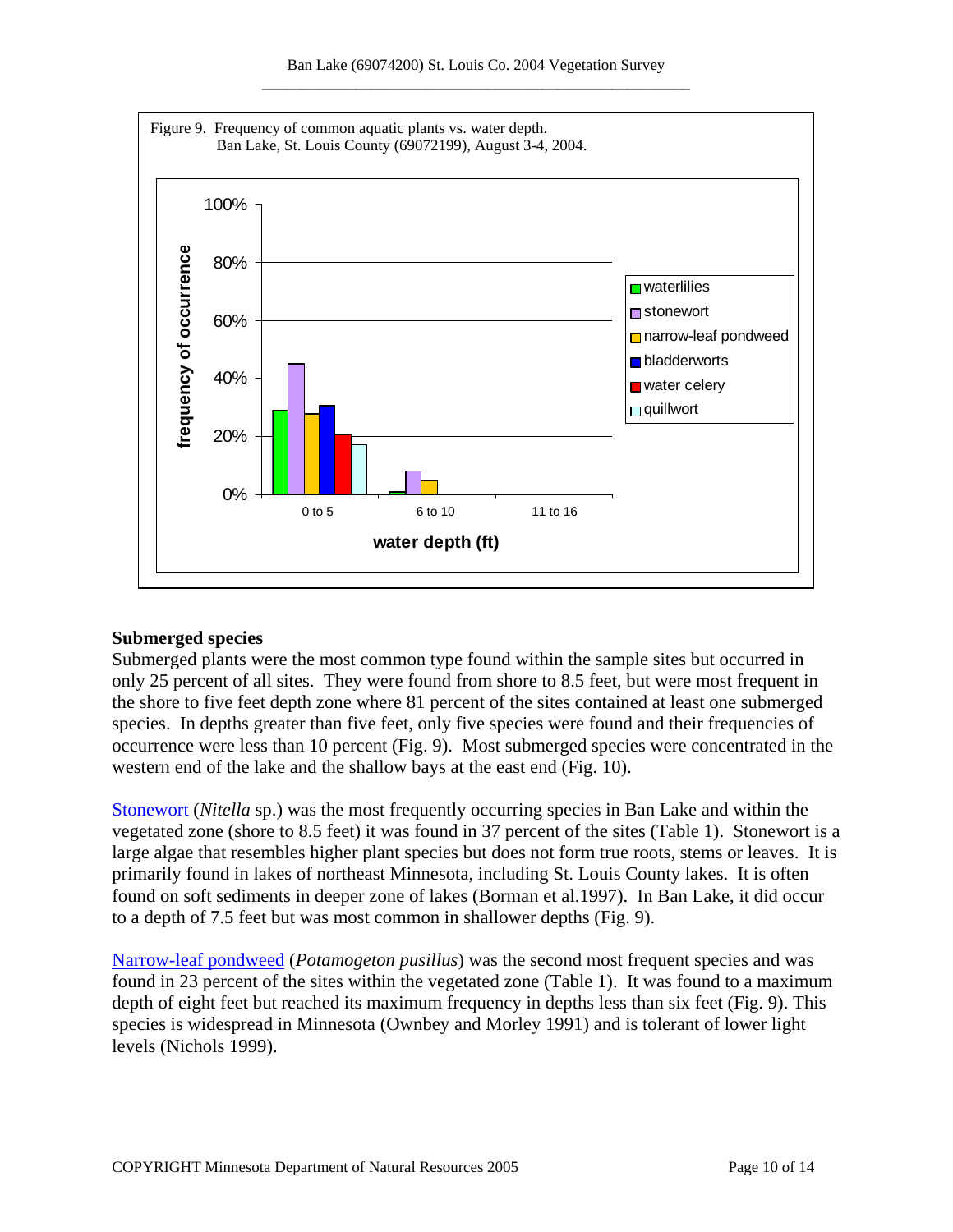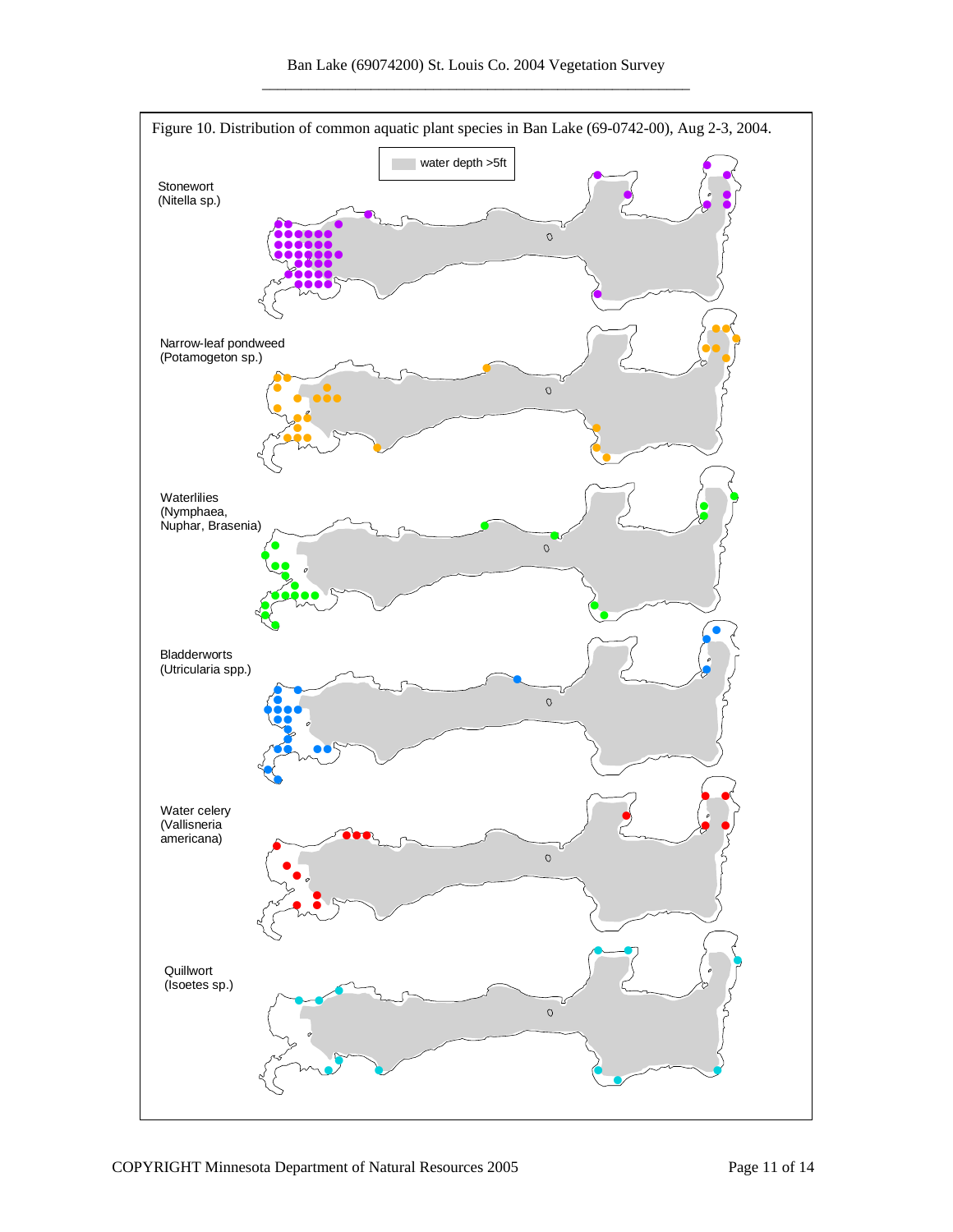Several bladderwort species were found in Ban Lake. Bladderworts are named for the tiny air sacs or bladders that allow them to float near the water surface and also act to trap insects which are digested by the plants. Bladderworts are submerged species that produce showy flowers that emerge above the water (Fig. 11). They prefer soft substrates (Nichols 1999) but also float freely in the water column and may be found in protected areas such as waterlily beds. Greater bladderwort *(Utricularia vulgaris)* is the largest





bladderwort found in Ban Lake and was present in nine percent of ths sites within the vegetated zone (shore to five feet depth). Two smaller species, humped bladderwort (*Utricularia gibba*) and flat-leaved bladderwort (*U. intermedia)* were found in nine and four percent of the sites, respectively (Table1). These smaller bladderworts are often confused as algae because of their fine stems and leaves. Within the shore to five feet depth zone, 30 percent of the sites contained at least one bladderwort species (Fig. 9).

[Water celery](http://www.dnr.state.mn.us/aquatic_plants/submerged_plants/wild_celery.html) (*Vallisneria americana*) is a rooted submerged species and within the shore to 8.5 feet depth zone it occurred in 12 percent of the sites (Table 1). This species is widespread in Minnesota lakes and its tubers provide an important source of food for waterfowl. In Ban Lake, water celery grew to a depth of five feet (Fig. 9).

Quillwort (*Isoetes* sp.) occurred in 10 percent of the sample sites within the shore to 8.5 feet depth zone and was only found in depths less than five feet (Fig. 9). This species is primarily found in softwater lakes (Nichols 1999) of northeastern Minnesota (Ownbey and Morley 1991). These plants are not flowering plants and are named for their leaf-like structures that resemble "quills". Quillworts are among a specialized group of aquatic plants that are compact, slowgrowing and ever-green and capable of surviving in low nutrient habitats (Madsen 1991).

All other species were found in less than 10 percent of the sites within the vegetated zone and they were restricted to depths less than six feet. Some of the other unique species found include Farwell's milfoil (*Myriophyllum farwellii*), hornwort (*Ceratophyllum echinatum*), water lobelia (*Lobelia dortmana*), water bulrush *(Scirpus subterminalis),* and ribbon pondweed *(Potamogeton epihydrus)*. These species are uncommon in Minnesota and are generally restricted to soft-water lakes of northeastern Minnesota.

Recently, researchers analyzed lake vegetation survey data from over 2000 lakes in Minnesota and found that the aquatic plant community of Ban Lake was very unique, with only one other lake in the state (White Oak Lake in Cass County) having a similar plant composition (Reschke 2005). The distinct composition of plant species may be limited to boggy wetlands or low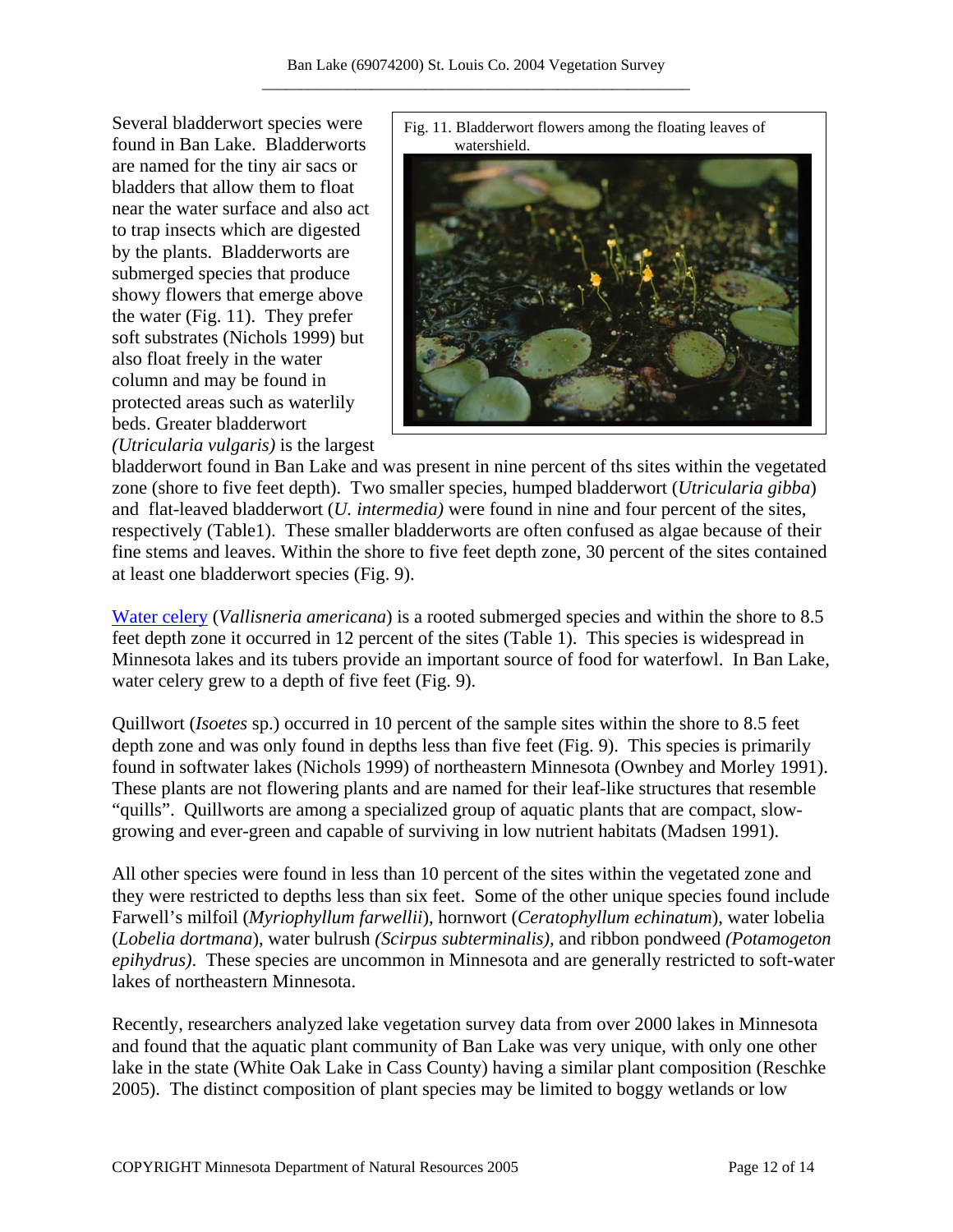alkalinity ponds. They concluded that there may be other lakes of this type but because some of the characteristic plant species are difficult to identify in the field, and because their analysis was based on frequently occurring species, those lakes may have been grouped differently.

#### **Monitoring changes in aquatic plant community**

The types and amounts of aquatic vegetation that occur within a lake are influenced by a variety of factors including water clarity and water chemistry. Monitoring change in the aquatic plant community can be helpful in determining whether changes in the lake water quality are occurring and for estimating the quality of vegetation habitat available for fish and wildlife communities. Data from the 2004 vegetation survey can also be used to monitor annual changes in the native and non-native plant species composition.

The unique aquatic plant community of Ban Lake is largely influenced by the water chemistry of the lake. Increased turbidity and/or other changes in water chemistry could lead to a shift in the plant community. Low water clarity is natural in Ban Lake but further reductions in clarity by human impacts could be detrimental to the current plant community.

Other factors that influence aquatic plant communities include annual changes in water temperatures and/or snow and ice cover that may lead to longer or shorter growing seasons, natural fluctuations in plant species, and herbivores and aquatic plant management activities.

Click here for more information on: [value of aquatic plants .](http://www.dnr.state.mn.us/shorelandmgmt/apg/value.html)